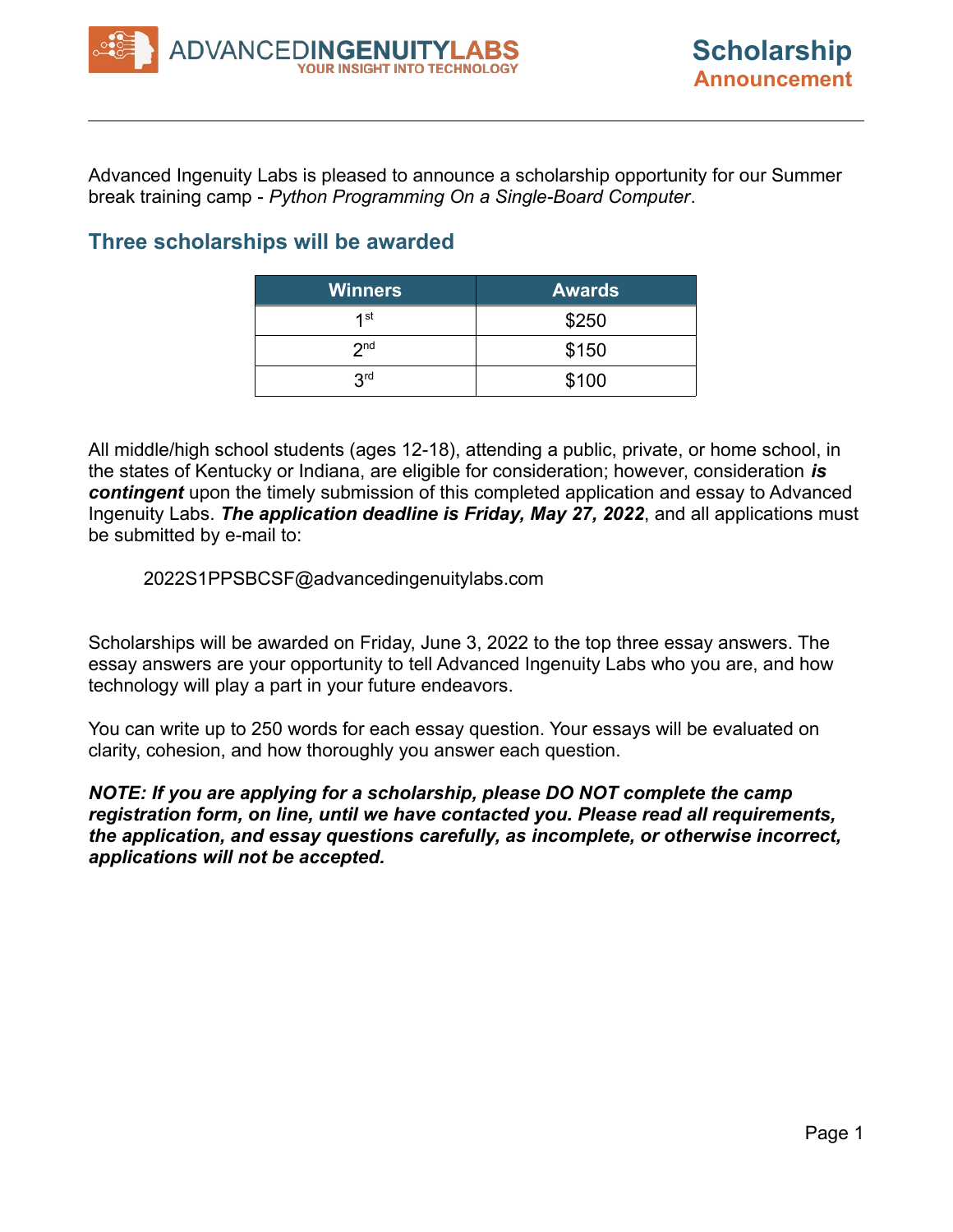

| Applicant's Name:                | <b>First Name</b>        | Last Name              |           |  |
|----------------------------------|--------------------------|------------------------|-----------|--|
| Address:                         | <b>Street</b>            | City                   | State Zip |  |
| County:                          |                          |                        |           |  |
| <b>Phone Number:</b>             | $\overline{\phantom{a}}$ |                        |           |  |
| E-mail Address:                  |                          |                        |           |  |
| Parent/Guardian:                 | <b>First Name</b>        | Last Name              |           |  |
| School Name:                     |                          |                        |           |  |
| Applicants Current Grade:        |                          | <b>Applicants Age:</b> |           |  |
| Intended Major or Area of Study: |                          |                        |           |  |

List any community organizations of which you have been a member and the length of time involved:

List any school extracurricular activities in which you have been involved: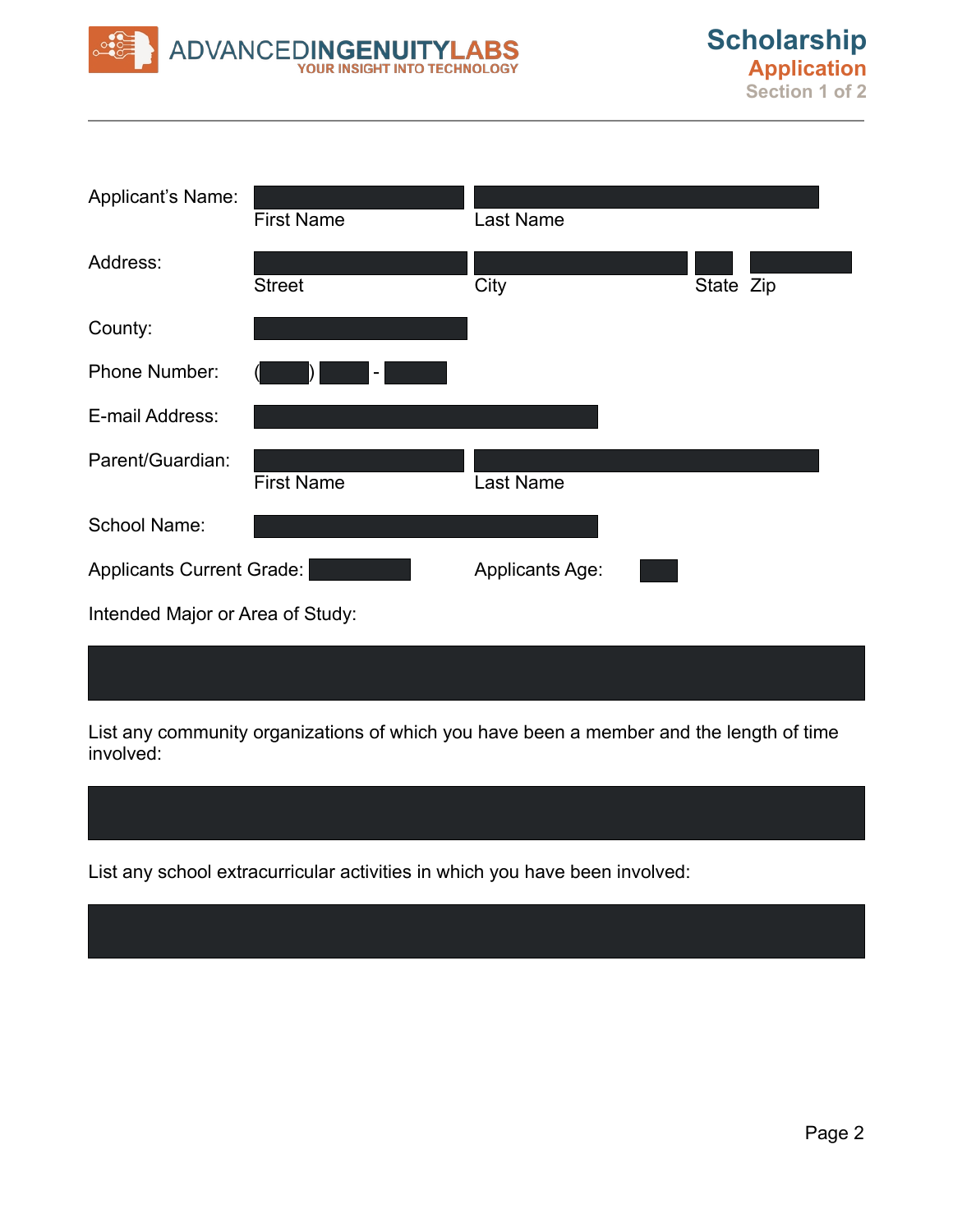### **Please select your preferred camp date(s) and time(s)**

| <b>June 20 - 23</b> | <b>July 18 - 21</b>                                                                      |
|---------------------|------------------------------------------------------------------------------------------|
|                     | Mornings 8AM - 12PM (Ages 12 - 14 Only) Mornings 8AM - 12PM (Ages 12 - 14 Only)          |
|                     | Afternoons 1PM - 4PM (Ages 14 - 18 Only) <b>Afternoons 1PM - 4PM (Ages 14 - 18 Only)</b> |

#### **Parent Permission**

■I acknowledge and understand that my middle/high school student is applying for an Advanced Ingenuity Labs' training camp scholarship. I have read the requirements of this scholarship, and if chosen, I will allow my middle/high school student to participate in Advanced Ingenuity Labs' *Python Programming On a Single-Board Computer* Summer break training camp.

# **Scholarship Application Checklist**

I have read, understand, and agree to Advanced Ingenuity Labs' scholarship requirements, as described above.

I have provided a valid phone number, at which I may be contacted during regular business hours.

I have *completely* filled out the application form, and understand that it must be submitted no later than the stated deadline by e-mail.

**I** have included answers to **both** essay questions.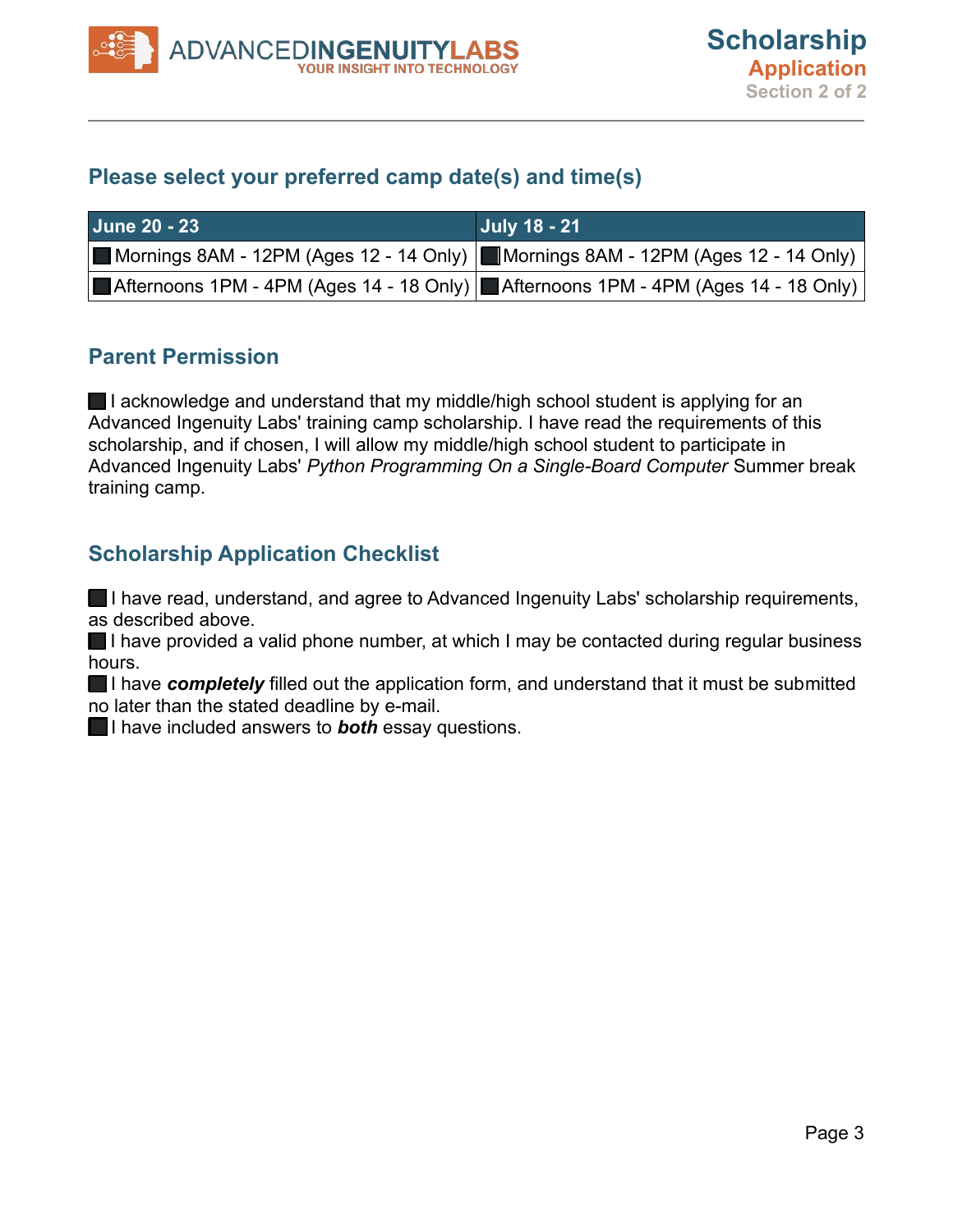

How will completing Advanced Ingenuity Labs' *Python Programming On a Single-Board Computer* training camp help you achieve your career goals? (Maximum of 250 words)